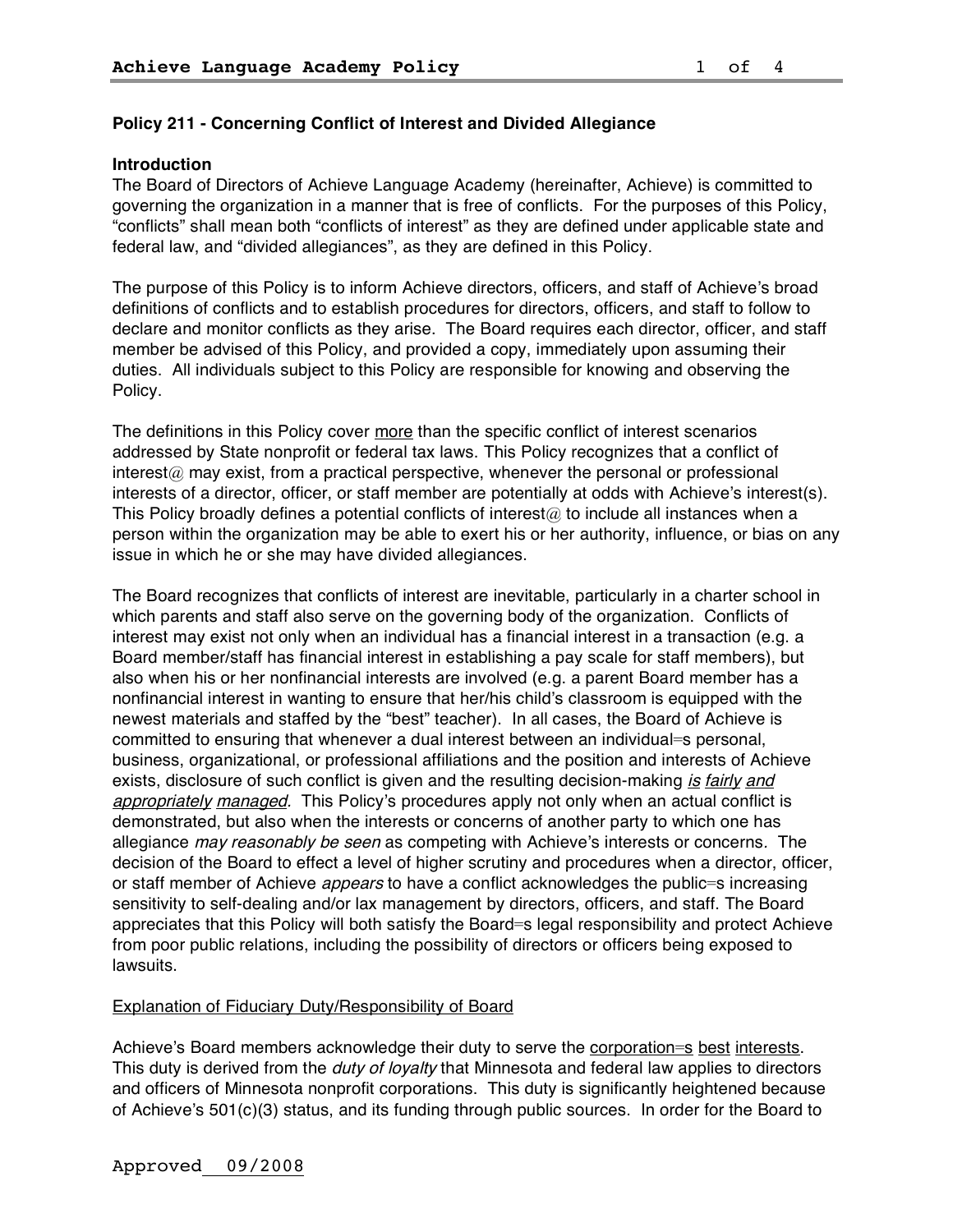address conflicts effectively, directors and staff must be vigilant in disclosing any and all potential or actual instances of conflicts. At a minimum, individuals covered by the Policy have a duty to inform the Board (as specified in the Policy) of the important facts and details concerning their actual or possible conflict. In all circumstances when divided loyalties may reasonably be perceived by others as being present, disclosure is key. Then, the Board can discuss the proposed transaction or action with knowledge of the disclosed conflicts.

The three types (or "Tiers") of conflicts defined in the Policy are not mutually exclusive. Rather, they can be viewed as increasingly wider concentric circles. Conflicts near the center of the circles, such as contracts undertaken with organizations or individuals affiliated with a director, are most susceptible to a charge that "insider benefit" exists or undue influence has been exerted, while conflicts farther out in the circles typically have less weight of impermissibility as a possible result. This Policy, however, allows the Board to weigh the significance of any existing conflicts as part of its decision making role to the end of ensuring at all times that Achieve's best interests are served.

Conflict of Interest and Divided Allegiances, Definitions

**Tier 1 -- Direct conflict:** A direct conflict exists whenever there is any proposed transaction or action of Achieve in which a director, officer, or staff member has any direct involvement or interest. These transactions are subject to the highest scrutiny.

**Tier 2 -- Indirect conflict:** A director, officer or staff member has an indirect involvement or interest in a proposed transaction or action of Achieve whenever:

a) any other party to the transaction or party affected by the action is a "family member" of the director, officer, or staff member,

b) any other party to the transaction or party affected by the action is an entity in which the director, officer or staff member has a Amaterial financial interest $@^2$ , or

c) the director, officer or staff member is an officer, director, trustee, staff member or partner of any other party to the transaction or party affected by the action.

Conflicts involving more immediate family members should generally be subject to a higher level of scrutiny by the Board of Directors than those involving more distant family members, although each situation involves individual circumstances to be weighed by the Board.

È,

 $1$  Achieve defines "family member" to include all of the following individuals: spouses, domestic-partners-in-fact, parents, children, children's spouses or children's domestic-partners-in-fact, siblings, spouses or domestic-partnersin-fact of siblings, aunts, uncles, first cousins, step-parents and step-children. "Domestic-partner-in-fact" means those designated as the intended life partner of an individual, being related to that individual through long term ties of love, affection, responsibility, and commitment common to those undertaken in marriages recognized by the State, whether or not such relationship is recognized by any governmental authority.

<sup>2</sup> A "material financial interest" exists when an individual **or their family members** has rights (whether or not yet vested) to be paid compensation, employee or retiree benefits, dividends, or profit-sharing, or to have their expenses reimbursed or obligations or other liabilities repaid, etc. The term is intended to include any and all expectations of compensation or benefits.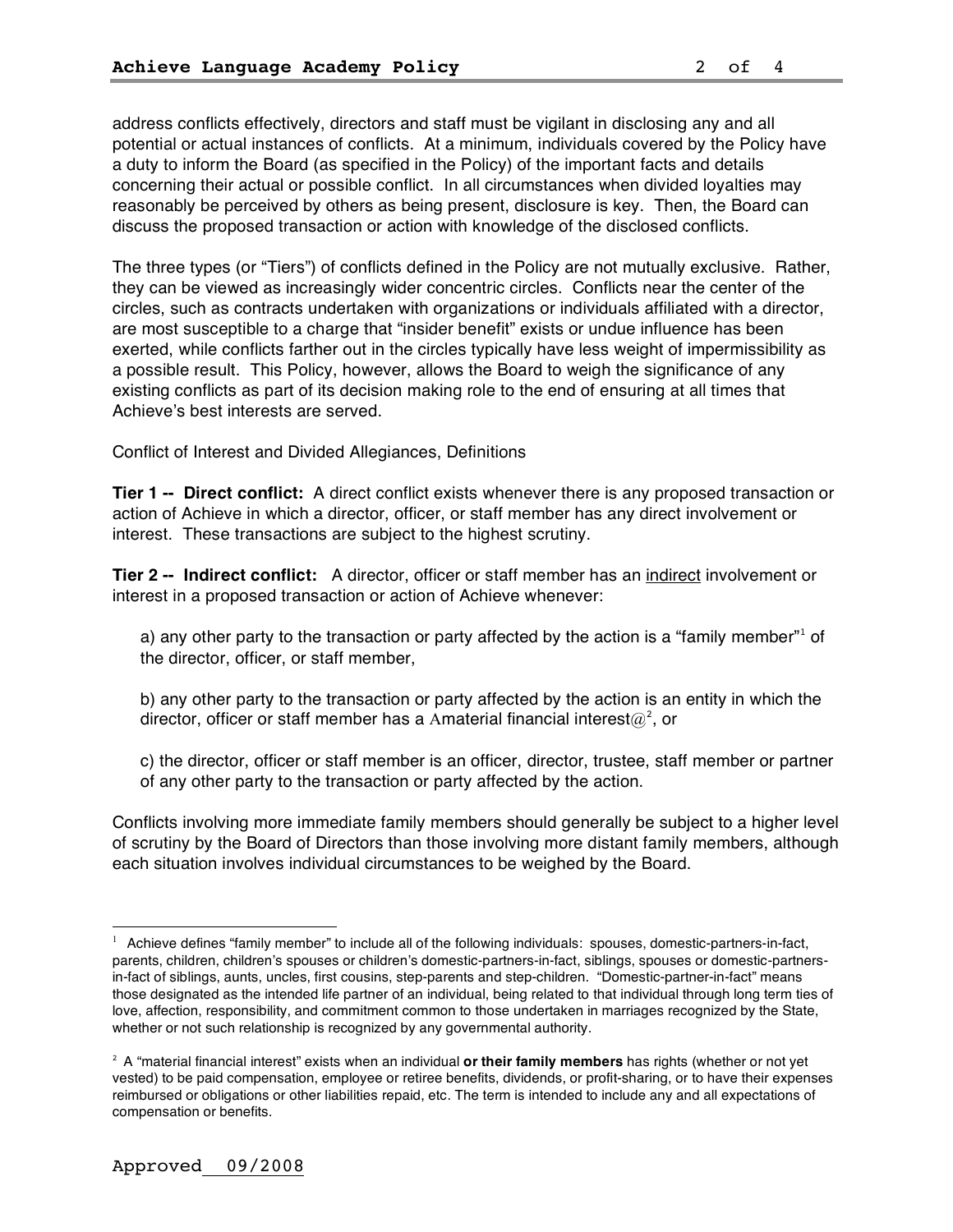**Tier 3 -- Potential conflict or the appearance of conflict:** Directors, officers, and staff members should follow the disclosure procedures of this Policy when the interests or concerns of any director, officer or staff member, or of any of those individual's family members, or any other individual group or organization to which such person has allegiance, may reasonably be seen as competing with the interests or concerns of Achieve.

Examples. Here are some examples of conflicts that could arise under Tiers 2 or 3:

- A family member of an officer, director or staff member is employed by or governs an organization that is bidding to be a vendor of Achieve's. ("material financial interest" covered by Tier 2)
- A staff member or her spouse has a close friend (who is not included in the definition of "family member" used in this Policy) who owns a company that is bidding to be a vendor of Achieve's ("material financial interest" covered by Tier 3)
- The past relationship a director, officer or staff member has with an applicant for a staff position could reasonably be expected to compromise his or her objectivity as member of a panel interviewing applicants for the position. (covered by Tier 3)

### **Procedure When Director or Officer has Conflict**

- 1. Each director or officer of Achieve has a duty to disclose to the Board (or to any committee of the Board that is considering a decision to which the conflict applies) the material facts of any proposed transaction or action of Achieve in which such director has any conflicts.
- 2. The disclosure required under #1 (above) **must be made, to the extent possible, prior to any consideration of such proposed transaction or action** by the Board or by any applicable committee of the Board. If a director or officer does not recognize the existence of a conflict prior to the Board's decision regarding the transaction, the Board member has a duty to disclose the material facts of the conflict as soon as the conflict is recognized.
- 3. The director or officer having a conflict shall not participate in the deliberation or decision regarding the matter under consideration and shall retire from the room during deliberations except to the extent he or she has been invited by the Board or committee to participate, after consideration of the significance to Achieve of the disclosed conflict. The Board or committee may also request that he or she provide Achieve with any relevant information known to the director regarding the matter.
- 4. Any proposed transaction or action in which the Board has determined that a director or officer has a conflict of interest is to be approved by a *majority of the directors entitled to* vote other than the interested director(s) at a meeting at which a quorum is present (i.e., by a supermajority of the entire Board not including the conflicted director(s)), even though the non-conflicted directors may constitute less than a quorum.
- 5. When there is any doubt as to whether a conflict exists, the matter shall be resolved by action of the Board, not including the participation of the individual whose potential conflict is at issue. All directors and officers are obligated to notify the Board if they believe an individual director or officer has failed to proffer disclosure of a conflict they believe to be at